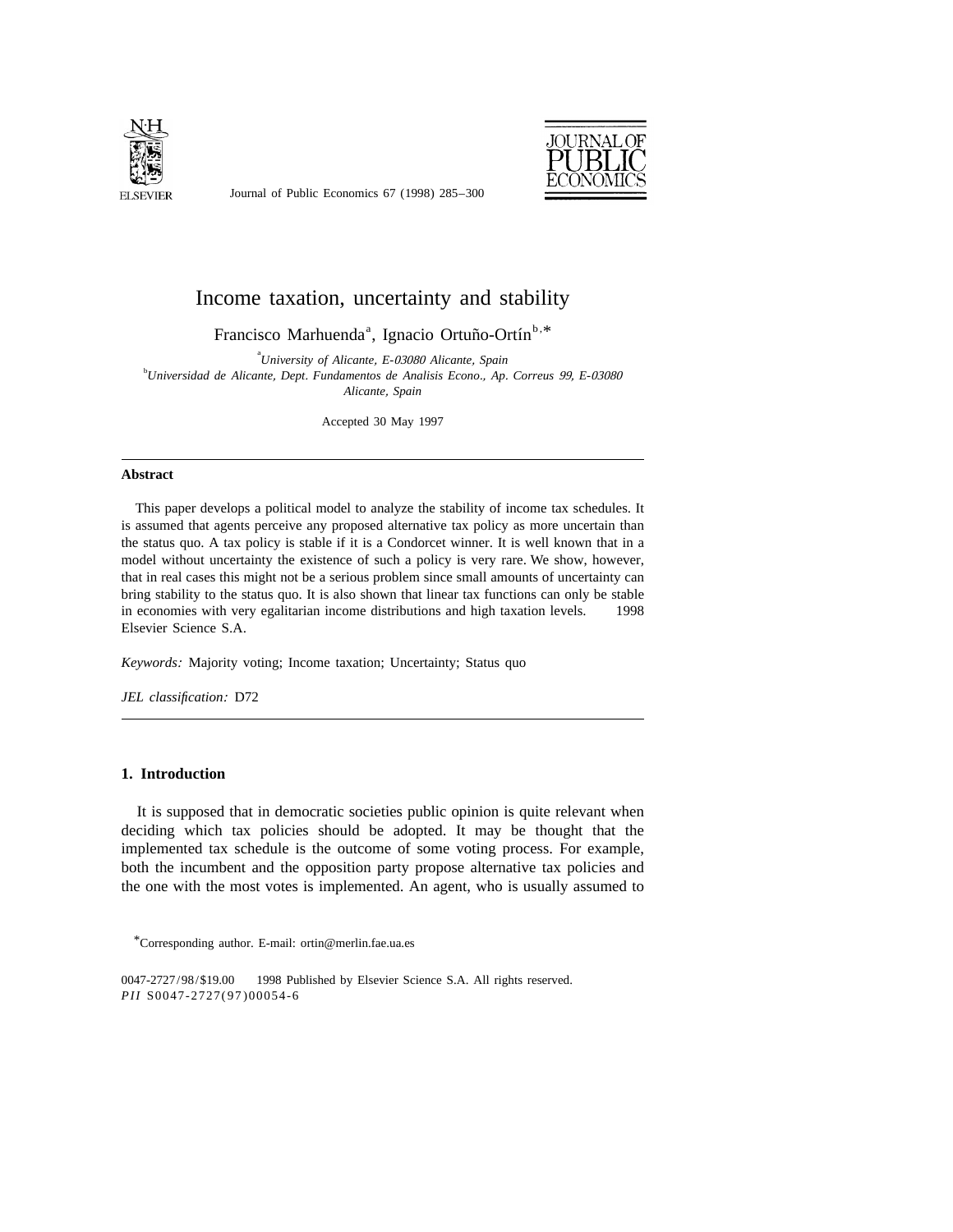be self-interested, would vote for the proposed alternative she prefers. This approach may be criticized on the grounds that in real economies this type of voting never takes place. However, as Roberts (1977) notes the essential point is that parties behave and choices are made as if a vote on proposals were taken. That is, when designing their tax proposals parties try to maximize the popular support for their alternatives. A proposal is a majority winner (or a Condorcet winner) if it obtains a majority of votes in pairwise confrontations with all the other alternatives. Such a tax policy would be stable and we would expect it to arise as the equilibrium outcome in the parties competition game.

There is an important problem associated with this approach: the existence of such a majority winner is not, in general, guaranteed (see Bucovetsky, 1991). This is a serious difficulty due to the fact that, given a tax schedule, it is always possible to design an alternative one that hurts a minority of agents and, at the same benefits the rest. One way to overcome the problem is to impose restrictions on the set of admissible tax schedules and on the preferences of agents. Thus, most of this literature assumes that voting only takes place over the set of flat rate tax policies (see for example Roberts (1977), Romer (1975, 1977) and Foley (1967)). In these cases, and under some natural additional restrictions, the median income voter's ideal tax policy is a majority winner.

In Cukierman and Meltzer (1991), Snyder and Kramer (1988), Roemer (1994), and Gans and Smart (1996) different tax functions are considered but some new, also quite restrictive, assumptions are needed. In Snyder and Kramer (1988) only tax functions which are individually optimal for some voter are allowed. Cukierman and Meltzer (1991) analyze a model in which the tax functions are quadratic in income. They provide sufficient conditions for the median voter's most preferred tax policy to be a majority winner. They also show that under additional, rather strong conditions, such a tax function is progressive. Roemer (1994) provides some simulated equilibria in a model with constituency-representing parties and uncertainty. But the admissible tax functions are also quadratic in income. Gans and Smart (1996) show that the majority preference relation over convex tax schedules satisfying a 'single-crossing' property is quasi-transitive.<sup>1</sup>

Thus, unless we impose very strong restrictions, there exists no majority winner. Therefore, this political approach to tax determination predicts a lot of instability on the tax schedules. The reason being that '...voting over redistributive tax schedules is much like a majority-rule divide-the-dollar game, and there is no hope to obtain the existence of a static equilibrium in such a game' (Piketty, 1992, page 8).

<sup>&</sup>lt;sup>1</sup>This is an interesting result. It however rules out the important comparisons of functions that cross each other at more than one point.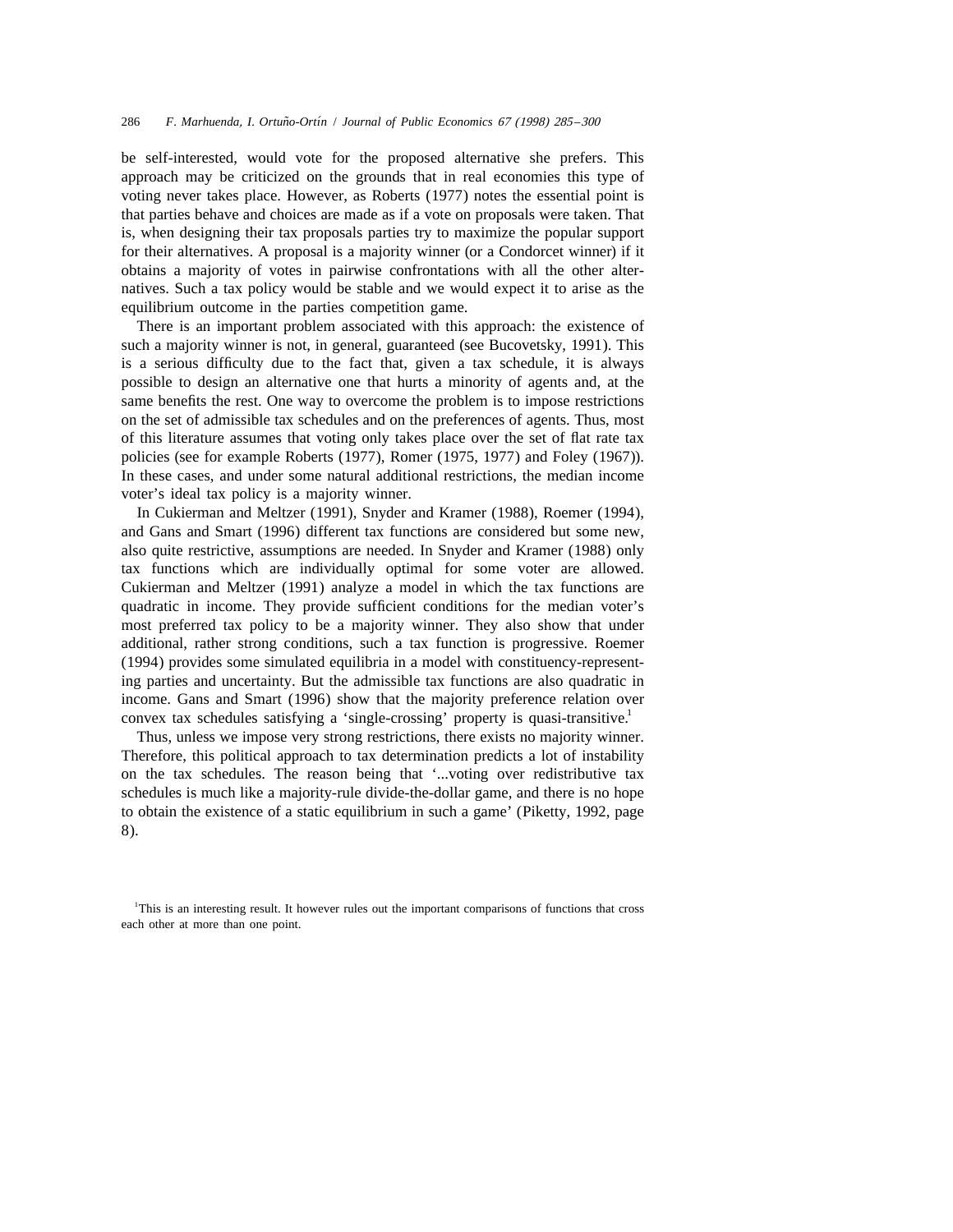But in most democratic countries tax schedules are quite stable.<sup>2</sup> It appears, then, that the theory should be modified to capture this fact (see Piketty (1992) for a discussion of all these issues and critical comments on some alternative approaches found in the literature).

In this paper we analyze the existence of a majority winner in a political model of tax determination in which the income distribution is fixed — so many incentive considerations are left aside. In order to achieve positive results the analysis will concentrate on models with the following two properties: (i) the set of admissible income tax functions will consist of all concave and all convex increasing functions (including linear functions) which collect an exogenously given tax amount. (ii) It will be assumed that there is a status quo tax schedule and agents compare it with new proposals. Furthermore, when making these comparisons agents are certain about the tax liabilities associated with the status quo but attach some uncertainty to the tax liability of the alternative proposal.

Property (i) imposes two important restrictions on our model. Firstly, we analyze problems in which the total tax amount to be collected has been already decided so that the only political issue is how to collect it. Secondly, tax functions showing, for example, increasing marginal rates in some income intervals and decreasing marginal rates in others are not allowed. However compared with the previous literature these are weak restrictions. Moreover, most income tax schedules in western countries are convex (increasing marginal tax rate).

Considering only convex and concave functions is not enough of a restriction to obtain a majority winner. Consider for example a strictly convex income tax function. It is possible to find a different one which is also convex, collects the same amount and renders a majority of agents better off. The basic trick to obtain such a function is the following: increase the taxes for people belonging to a very small income interval around, for example, the median (people in that interval have to be a minority of agents). Then, reduce the taxes for all agents with income above that interval. A simple picture could help the reader to see that this can be done in such a way that the new function is convex, collects the same amount as the first one and a majority of agents pay equal or less taxes. For convex functions with linear parts a very similar trick will do it. In the case of a concave or linear function, it can be proved that any convex one is preferred by a majority of agents (see Marhuenda and Ortuño-Ortín, 1995).

Thus, in spite of this restriction on the set of admissible tax schedules, our problem still remains similar to the 'divide-the-dollar' problem. In other words,

<sup>&</sup>lt;sup>2</sup>This is a relative concept and one might believe that tax schedules are not stable. Moreover, recent tax reforms like the one that took place in the USA in the 1980s could be seen as a proof of such instability. However the net effect of those tax reforms is not clear yet and many authors believe that the effective rates remain quite the same (see Kasten et al. (1994), Musgrave (1987)).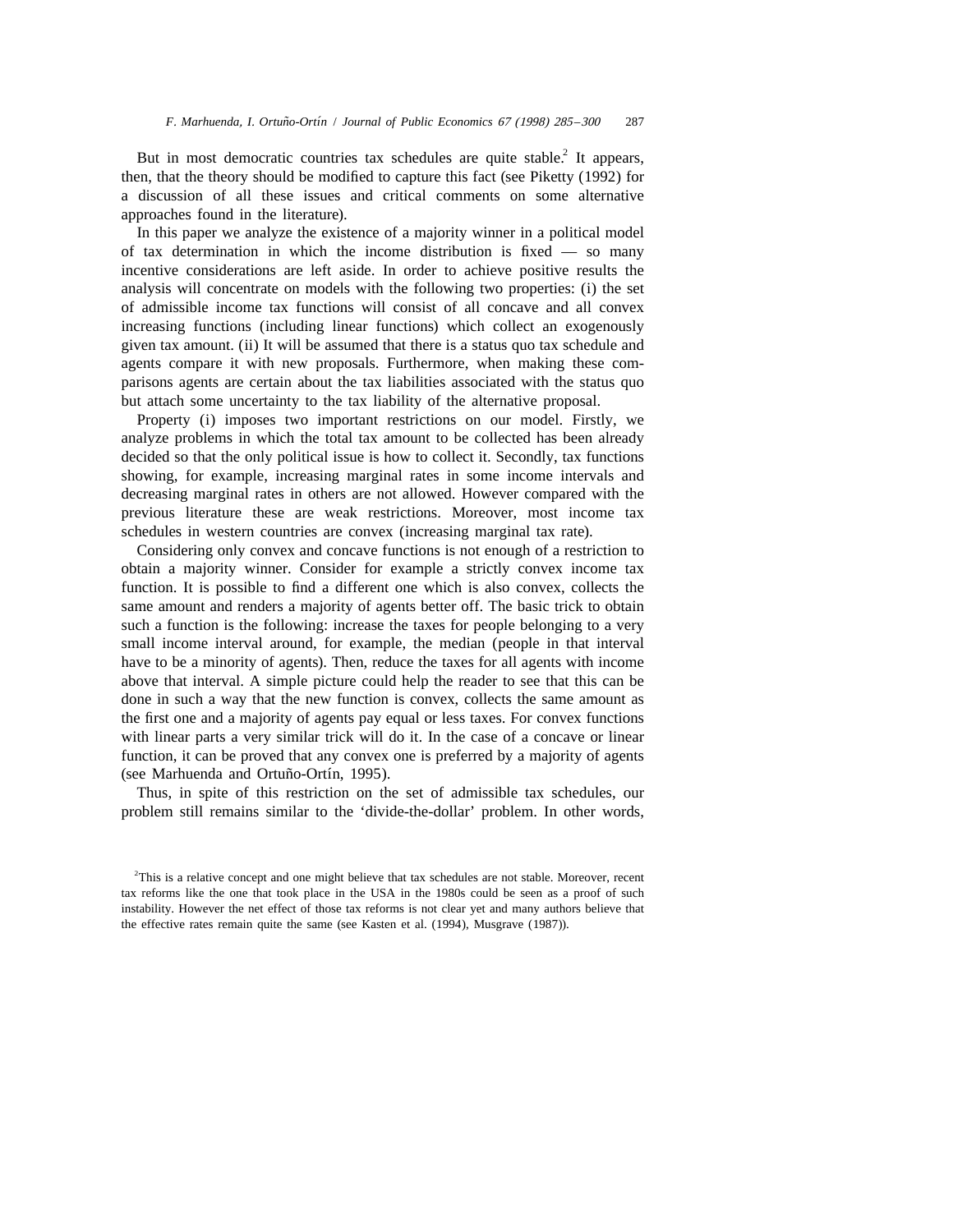there is still enough flexibility to beat any given tax schedule by a tax reform involving a redistribution among taxpayers which benefits a majority of them.

Property (ii) captures the most innovative part of the model. It assumes that agents have better information on the status quo than on proposals which have not been implemented yet.

One may see this property as a very ad hoc feature to achieve positive results. We believe that, on the contrary, it is a very natural feature and it is worth exploiting it in this type of environment.<sup>3</sup> In real modern economies tax policies are usually very complex. Such policies have to describe the amount due by each income base level. This part is, in most cases, very simple. But the calculation of this income base depends on personal exemptions, standard deductions, two-earner deductions, income averaging, etc. A tax reform will normally involve changes in these features and we should not expect agents to be well informed on all these complexities. Things can become even more complicated if we consider income and corporate taxation (Sheffrin (1994) explores the way people perceive tax policies. It is shown that agents have a very imperfect knowledge on these issues. See also Musgrave, 1987).

An additional justification of our approach could be given by the fact that policy designers cannot accurately estimate the tax revenue that would be obtained under an alternative tax schedule. Thus, agents would believe that, should a new policy be implemented, it may well be the case that taxes collected were short of the target level (or exceeded it) and consequently the tax rates (or the income base) will have to be modified. The status quo, on the contrary, has already been implemented and each agent knows how much she paid.<sup>4</sup>

The 1986 Tax Reform Act (TRA) provides a nice example of this assumption on agent's uncertainty about tax reforms. According to Minarik (1989, page 293), during the Congressional debate on TRA '...one senator argued against the bill on the ground that 75% of the respondents to a poll said they expected their taxes to be higher — while the Joint Committee on Taxation estimated that 79% of those whose taxes would change would receive a tax cut once the law was fully phased in. Presumably, at least 54% of the population would receive a tax cut, but did not believe it'. The author also analyzes the reasons why taxpayers are misinformed and might expect the worst from a tax reform.

It is clear that the type of uncertainty we consider here makes things harder for alternative tax schedules. Assuming that all agents are risk averse, a proposal that, under no uncertainty beats the status quo, might well be opposed by a majority of

<sup>3</sup>A similar idea has been used in Bernhardt and Ingberman (1985). They consider an abstract model in which voters do not believe the winning party will always implement the proposed policy. Also, voters perceive the incumbent as less risky than challengers. They show that the equilibrium policy does not coincide with the median voter's ideal policy.

<sup>4</sup>An alternative approach would assume that agents are uncertain about their future income. This possibility is not exploited in this paper.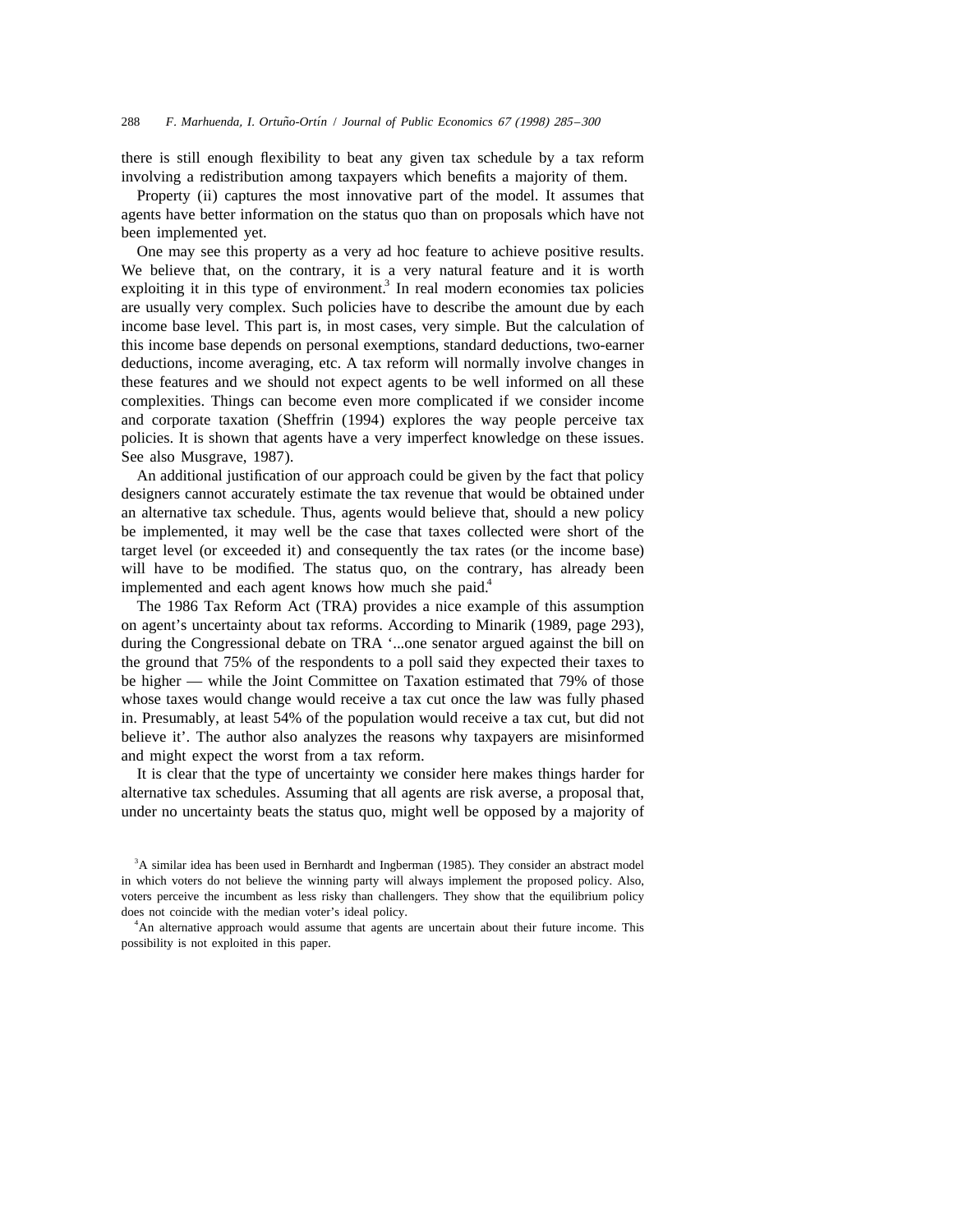agents. It is clear then that we need to impose some structure and restrictions on the way uncertainty is modeled. Otherwise, we could render the whole approach trivial and useless. Thus, it will be assumed that each agent believes that her expected tax under an alternative tax schedule coincides with the announced tax liability. So we do not consider agents to expect the 'worst' from a tax reform. They are uncertain but not pessimistic about it.

For a tax function to obtain more popular support than the status quo it is not enough that the proposed tax liability is lower for a majority of agents. It is also needed that this tax cut is big enough to compensate agents for the risk associated with it. We think that this may capture very real situations. Consider for example a tax reform that announces a 0.5% reduction in taxes for 90% of taxpayers and a 5% raise for the rest. Even though, the majority of agents are expected to be better off under this reform it seems clear that (ex-ante) it would get little popular support.

Which concave or convex tax functions may arise as majority winner status quo for reasonable levels of uncertainty and risk aversion? This, unfortunately, turns out to be a hard question. Our analysis, then, will concentrate on a very specific but important case: when can a flat-rate tax schedule be a majority winner status quo?

Without uncertainty a linear tax function is always defeated by any convex one. Thus we now want to know whether incorporating uncertainty may prevent this from happening. The main result in this paper shows that a flat-rate tax policy is a majority winner status quo depending on a reduced number of parameters. In particular, only three statistics of the income distribution are relevant: the mean, the median and the percentage of total income owned by the richest 50%. It will be shown that economies with very egalitarian distributions of income (in the sense of small percentage of total income held by the richest 50%) and high taxation levels are the best candidates to have such a linear status quo. That is, these economies require smaller amounts of uncertainty and risk aversion for a linear status quo to become a majority winner. The insight behind this is simple. In an economy with a very unequal income distribution and low taxation levels a linear tax function can be defeated by a convex one which brings large (in percentage) tax cuts for the majority. In the case of an egalitarian distribution it is only possible to beat the linear tax with convex functions that provide small tax cuts for the majority.

The mentioned result only implies that it is relatively easier for a linear tax schedule to be a majority winner in egalitarian economies. But the needed level of uncertainty may be too high even in those most favorable cases. This is, of course, a matter of empirical estimation. We provide some rough calibrations to realistic parameter values and conclude that at least for some egalitarian societies (in which

<sup>&</sup>lt;sup>5</sup>This seems paradoxical since those egalitarian economies usually have very progressive tax schedules.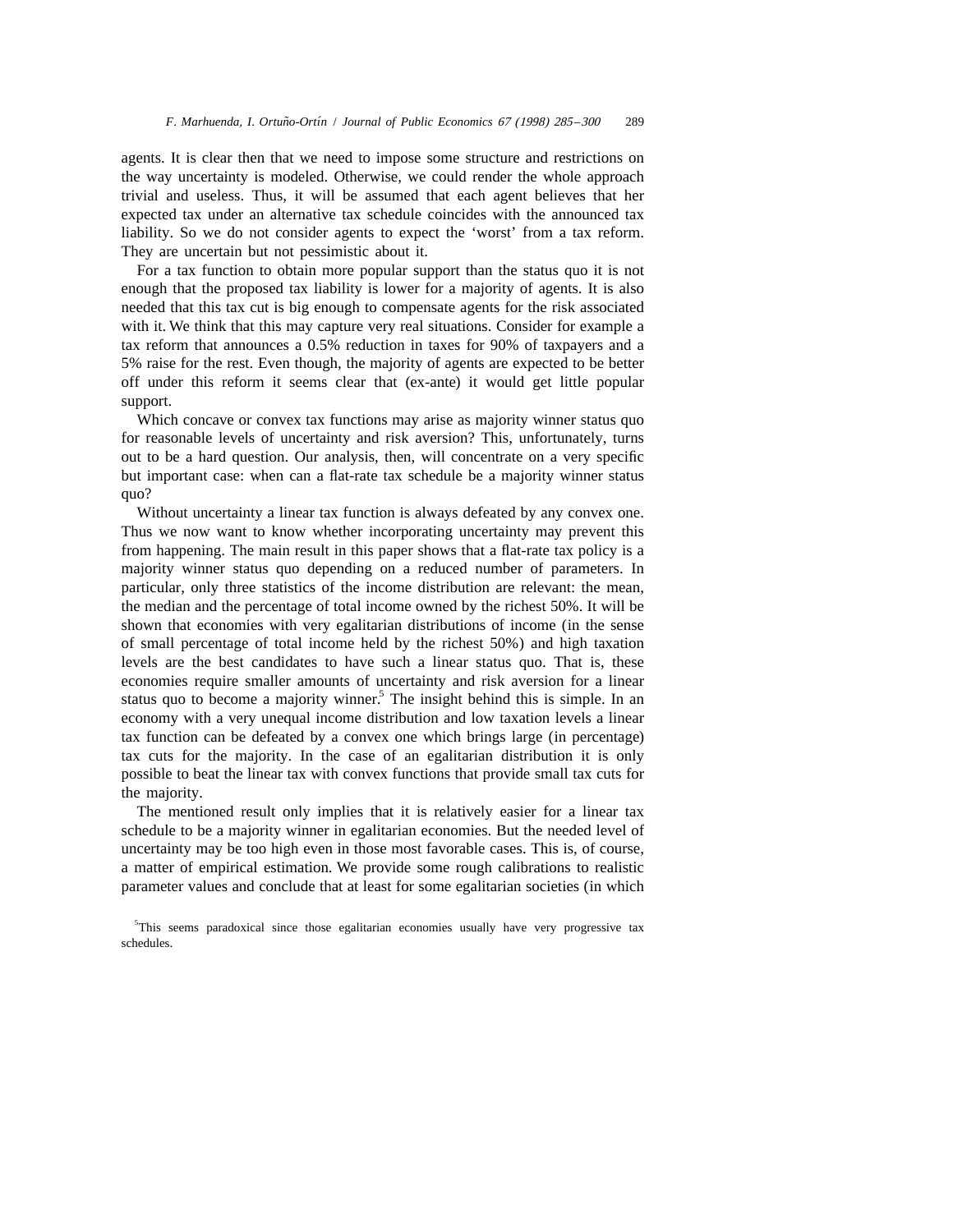the richest 50% owns around 60% of the total income) moderate levels of uncertainty can make a linear tax a majority winner.

It should be remarked that even though we do not provide precise conditions for a convex tax function to be a stable status quo our analysis gives important hints on it. It is intuitive that, in general, it is easier to 'beat' a linear function than a convex one. We can believe, then, that it is more probable to observe a convex function than a linear one as a majority winner status quo. Moreover, many different convex functions could all be stable. Thus our approach would allow for the possibility that economies with similar income distributions present different convex tax schedules.

The main message in the paper is that, in order to beat the status quo, a tax proposal should not only reduce taxes for a majority of agents. It is also needed that such reduction is large enough. There is also an alternative interpretation of our model which does not need to consider uncertainty on the alternative tax policy. Under such an alternative interpretation, the question would be how to defeat the status quo, not by the largest number of votes, but by proposing the 'maximum' improvement for a majority of agents. This is an important question which arises in many political models (see for example Hinich et al., 1972) where a voter's probability of voting diminishes as the utility differential between alternatives decreases). Suppose, for example, that voters consider two issues when deciding for which party to vote. The first one is the tax policy and the second the position of the parties on some non-economic issue. It might be the case that a majority of agents prefer the position of the incumbent party on the non-economic issue. In this case the challenger party may want to propose a tax policy which is also preferred by a majority of agents. However, for this party to obtain a majority of votes this may not be enough. Perhaps the improvement in utility experienced by the agents associated with such an alternative tax policy has to be quite large to compensate for the position on the other issue. The question, then, is to know the tax policy which, among those preferred to the status quo by at least 50% of the agents, reduces the taxes of this majority by the largest amount. Thus, the model presented in this paper may also be useful in answering this question. We will, however, stick to the first interpretation, that exploits the fact that agents perceive the status quo as less risky than new proposals, to obtain our results on the stability of the tax policy.

## **2. The model**

We consider a population of agents whose income is distributed according to the fixed density function *f* defined on the interval [0,1] with  $\int f(x)dx = 1$ . We identify an agent with her income  $x \in [0,1]$ .

**A1.** *All the admissible income tax functions t must satisfy the following requirements*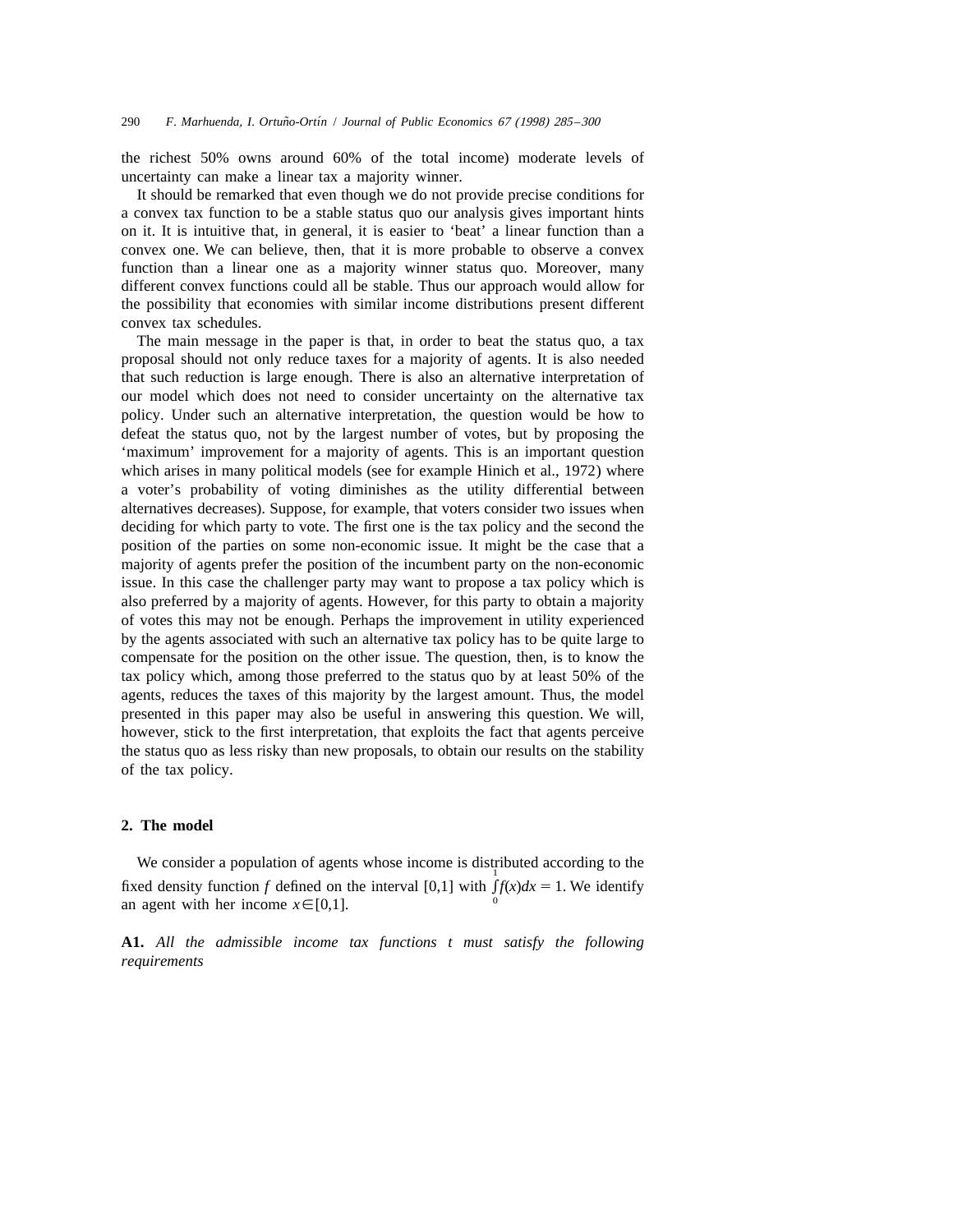1. For each  $x \in [0,1]$ ,  $0 \le t(x) \le x$ .

0

- 2. *The tax function*  $t(x)$  *is continuous and non-decreasing.*
- 3.  $\int f(x)f(x)dx = R$  where R is some fixed real positive number.

The first requirement says that tax liabilities cannot exceed income and that redistribution of income is not allowed. In Section 3 we will comment on a case in which redistribution is possible. The second requirement is a very natural condition. Note that we do not require *t* to be differentiable at all points. Requirement 3 states that the total tax collected must meet the target *R*. Through this paper, Assumption 1 will be assumed.

We will distinguish between the tax function that is already in place and any alternative tax function that can be proposed. We denote the status quo tax function by  $q(x)$ , and a new proposal by  $t(x)$ . At this point we do not need to be very specific about how the status quo came to place and the way a proposal is announced. Our only objective will be to compare the popular support obtained by a given status quo versus any alternative tax function. It is important to note that both functions  $q(x)$  and  $t(x)$  must satisfy Assumption 1. In particular, the proposed function  $t(x)$  must be such that, were it implemented, the total tax collected would coincide with the total tax collected under the status quo, i.e. the amount *R*. Thus we are assuming that the only differences between alternative tax functions are about how to collect the already fixed amount *R*.

**A2.** All agents have the same (ex-post) utility function on money  $u(x)$ , with  $u' > 0$ *and*  $u''<0$ *. Furthermore, this function has constant relative risk aversion, i.e.*  $-x(u''(x))/u'(x) = \sigma$  for all  $x \in [0,1].$ 

Given the status quo *q* and a proposal *t* we write  $q > t$  (resp.  $q \sim t$ ) whenever  $u(x-q(x))>u(x-t(x))$ , (resp.  $u(x-q(x))=u(x-t(x))$ ). Since *u* is increasing,  $q>t$  $(q \sim t)$  is equivalent to  $q(x) \leq t(x)$ ,  $(q(x) = t(x))$ . Let  $\Omega = \{x : q > t\}$  and  $\Omega' = \{x : q \sim t\}$ . We suppose that when indifferent between *t* and *q*, agents 'prefer' *q* with probability 1/2. Let  $N(q,t) \equiv \int_{\Omega} f(x)dx + 0.5 \int_{\Omega'} f(x)dx$ . (We will suppose that  $\Omega$ and  $\Omega'$  are measurable sets). Thus  $N(q,t)$  indicates the percentage of agents who prefer *q* better than *t*. This is a measure of the popular support for the status quo when it faces alternative *t*. Agents might express their support for a tax policy by means of an election or by polls, but here we do not need to specify it. All the information required to determine  $N(q,t)$  can be deduced from the preferences of the agents in pairwise comparisons between the status quo and alternative tax functions. However, we will say that agent *x* votes for *q* whenever  $q > t$ .

**Definition 1.** The status quo *q* is a Condorcet winner if  $N(q,t) \geq 1/2$ , for all *t*.

We now introduce the basic assumption of the approach taken in this paper: it is assumed that when comparing *q* and *t* agents have better information on the first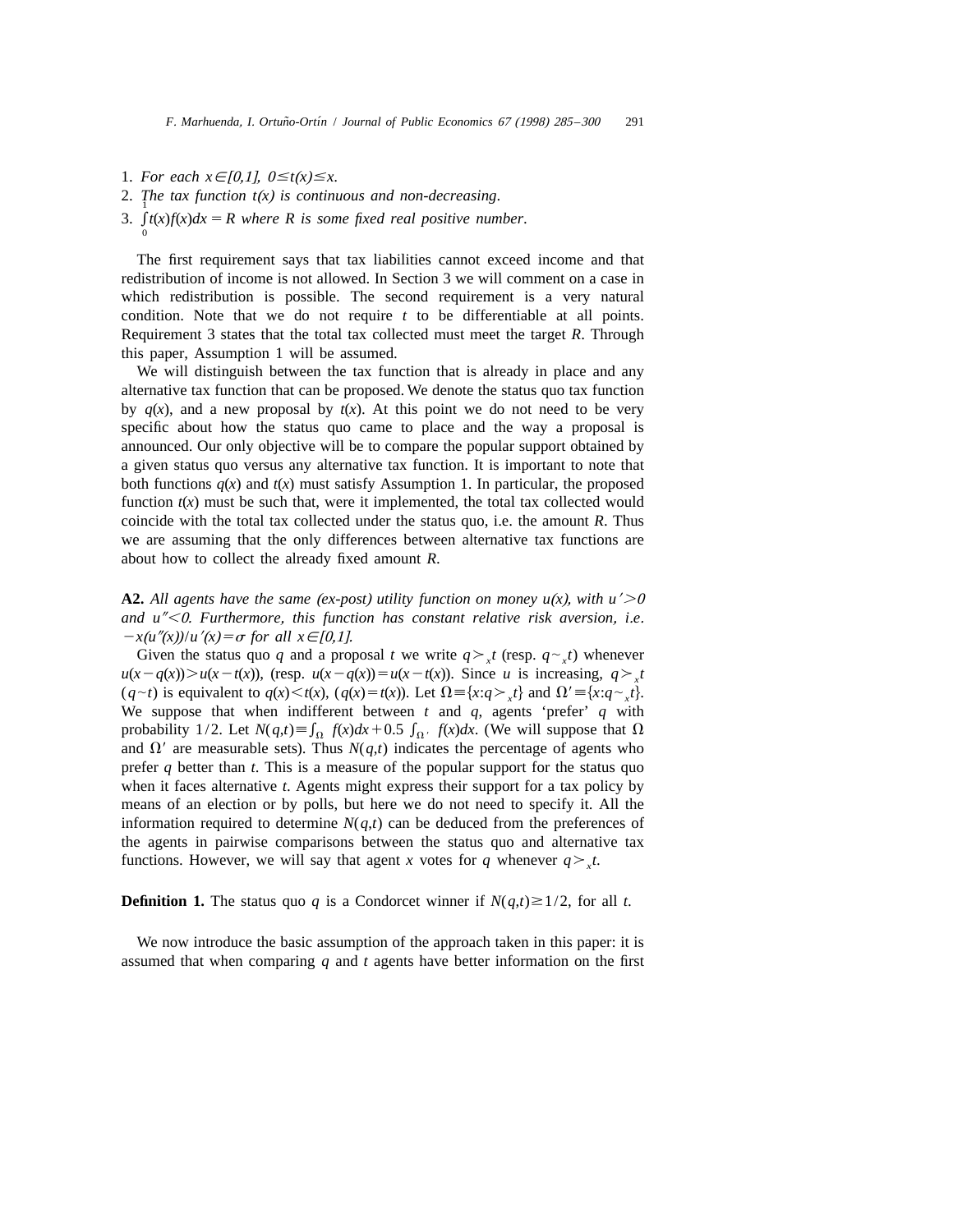one. Thus, we will impose an asymmetry in the way agents compare the status quo and the proposal. The status quo has been already implemented and agents are sure about its consequences, i.e. agent *x* knows exactly how much she has to pay under the tax scheme  $q(x)$ . It will be assumed, however, that even though the nominal tax under *t* is  $t(x)$ , agent *x* is uncertain about how much she will end up paying should this alternative tax scheme be implemented.<sup>6</sup> We will suppose that agent *x* believes that her ex-ante expected tax burden under *t* will coincide with the nominal tax  $t(x)$ , but the actual amount paid, ex-post, could be different. Since it will also be assumed that agents are risk averse this uncertainty about *t* would give an advantage to the status quo. One question to study, then, will be whether small degrees of uncertainty are enough to guarantee now the existence of a Condorcet winner.

The uncertainty about the function *t* can be modeled in many different ways. In this paper it will be assumed that agent's *x* beliefs on the tax she will end up paying depend only on  $t(x)$ . An alternative approach would make those beliefs depend on *x*. As long as tax functions take always positive values, the two approaches yield the same type of results. We will comment more on it in Section 4. The following assumption specifies the way we incorporate such uncertainty.

**A3.** Given the announced tax function t, any agent  $x \in [0,1]$  believes that if t is *implemented she will pay either the amount*  $t(x) + \epsilon t(x)$  *or the amount*  $t(x) - \epsilon t(x)$ *, where*  $1 \geq \epsilon \geq 0$ . The probability of each of these alternatives is  $1/2$ . The constant *will be referred as the degree of uncertainty*.

Note that the expected tax payment coincides with the announced tax liability  $t(x)$ . Thus, it is assumed that agents believe in the proposal in expectation terms.

A controversial aspect of Assumption 3 is that the degree of uncertainty  $\epsilon$  is a constant independent of the level  $t(x)$ . Thus all agents believe that the tax paid will deviate from the announced nominal level in the same percentage. Even though the paper does not provide a justification of this assumption we believe this is a natural way to tackle the uncertainty problem. Moreover our basic results would also hold if the degree of uncertainty were an increasing function of  $t(x)$ .

Since we will be interested in the existence of a Condorcet winner for not very large degrees of uncertainty it will be assumed that for all income levels  $x - t(x) - \epsilon t(x) \ge 0$ .

Assumption 3 changes the way agents compare *q* and *t* since the proposal *t* is now an uncertain alternative. Let  $U(t, x, \epsilon)$ , denote agent's *x* expected utility from

<sup>&</sup>lt;sup>6</sup>We could also assume that tax payers are uncertain about the final tax paid under both  $t$  and  $q$ . The qualitative results would not change if the uncertainty on *t* is greater than the uncertainty on *q*.

 $7$ In many real situations there may exist an additional uncertainty about the expected tax. For example, some agents could consider that, in order to obtain the public approval, the announced *t* underestimates the expected tax.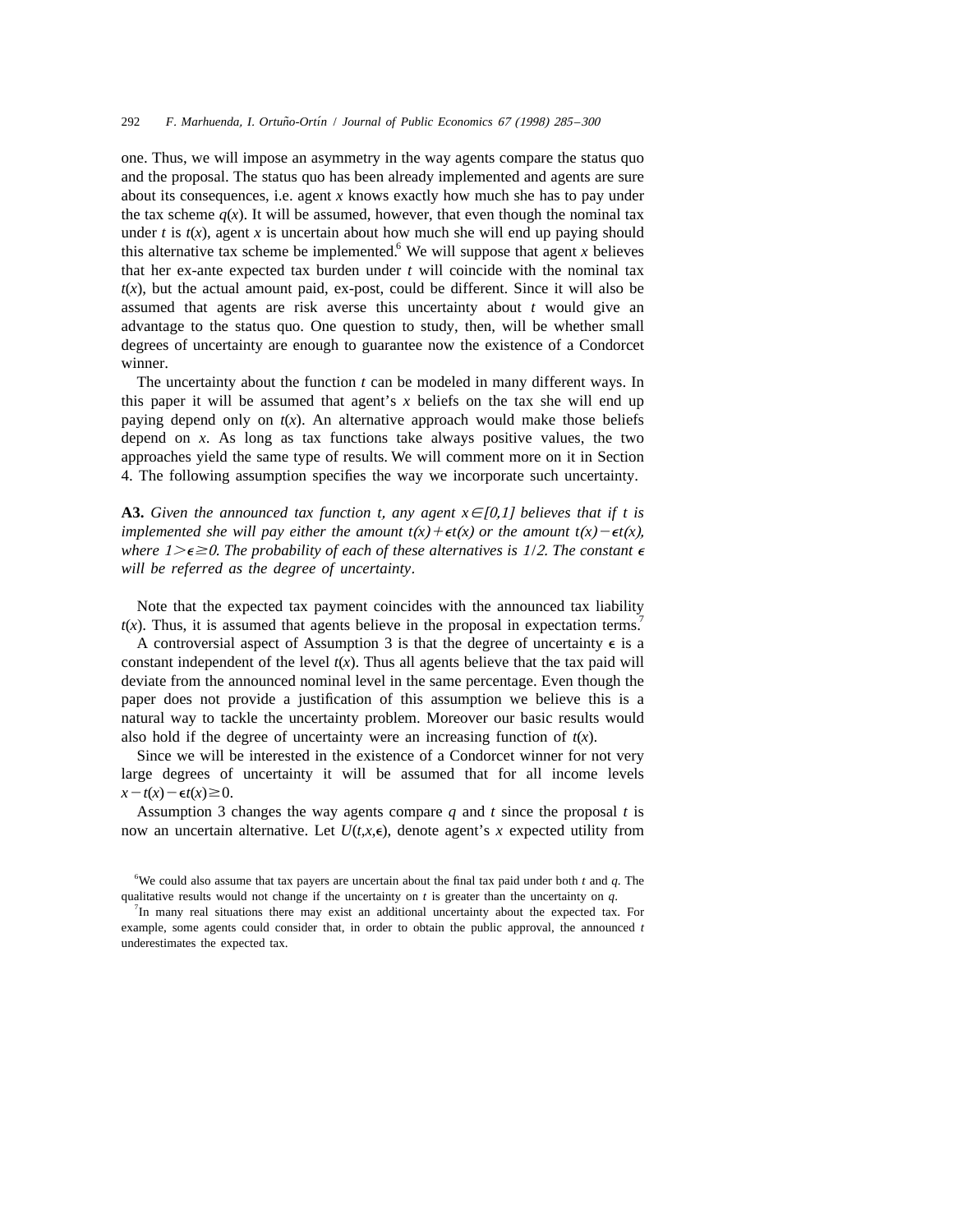the proposed tax *t*, i.e.  $U(t,x,\epsilon) \equiv \frac{1}{2}u(x-t(x)-\epsilon t(x)) + \frac{1}{2}u(x-t(x)+\epsilon t(x))$ . We also write  $U(q,x) \equiv u(x-q(x))$ .

**A4.** For all  $x \in [0,1]$  we have  $q >$ ,  $t \Leftrightarrow U(q,x) > U(t,x,\epsilon)$ ,  $(q \sim t \Leftrightarrow U(q,x) = U(t,x,\epsilon)$ .

Thus, agents behave as self-interested expected utility maximizers. Let  $\Phi$  $\{x:q > t\}$ , and  $\Phi' \equiv \{x:q \sim t\}$ . It is also supposed (as we did in the certainty case) that whenever  $q \sim t$ , agent *x* 'votes' for the status quo with probability 1/2. Let  $N(q,t,\epsilon) = \int_{\Phi} f(x)dx + 0.5 \int_{\Phi} f(x)dx$ . Thus  $N(q,t,\epsilon)$  denotes the mass of agents who prefer  $q$  over  $t$  when the degree of uncertainty is  $\epsilon$ .

The next definition is the natural extension of Definition 1 to this environment with uncertainty on *t*.

**Definition 2.** The status quo tax function  $q$  is stable for the degree of uncertainty<sup>8</sup>  $\epsilon$  if for all *t* we have  $N(q,t,\epsilon) \geq 1/2$ .

Since  $N(q,t,0) = N(q,t)$  it is clear that there exists *t* such that  $N(q,t,0) \leq 1/2$ . For extremely large degrees of uncertainty the opposite would be true, i.e. for  $\epsilon'$  large enough  $N(q,t,\epsilon') > 1/2$ , for all *t*. This follows from the fact that agents are risk averse. Obviously this extreme case is of no relevance for our analysis. What we would like to find is the minimum  $\epsilon$  that guarantees the stability of *q*. This is however a quite difficult question. Thus, our strategy now will be to impose additional restrictions that allow us to obtain positive results.

## **3. The main results**

In this section we give conditions under which a linear tax function  $q(x) = \alpha x$  is stable for a given degree of uncertainty. If the only restrictions imposed on the admissible proposals are given by Assumption 1 the problem would be quite intractable. The reason for this difficulty is that there are many possible ways in which the linear function  $q$  and a non-decreasing  $t$ , can cross each other. Thus, additional restrictions on the set of admissible tax functions are needed.

**A5.** *The proposed tax function t must be concave or convex*.

This restriction simplifies the analysis since a convex (concave) function, satisfying also Assumption 1, must cross the linear status quo *q* at only two points.

In many cases it can be interesting to allow for an exogenously given maximum

<sup>8</sup>Whenever it does not create confusion we will just say 'stable'.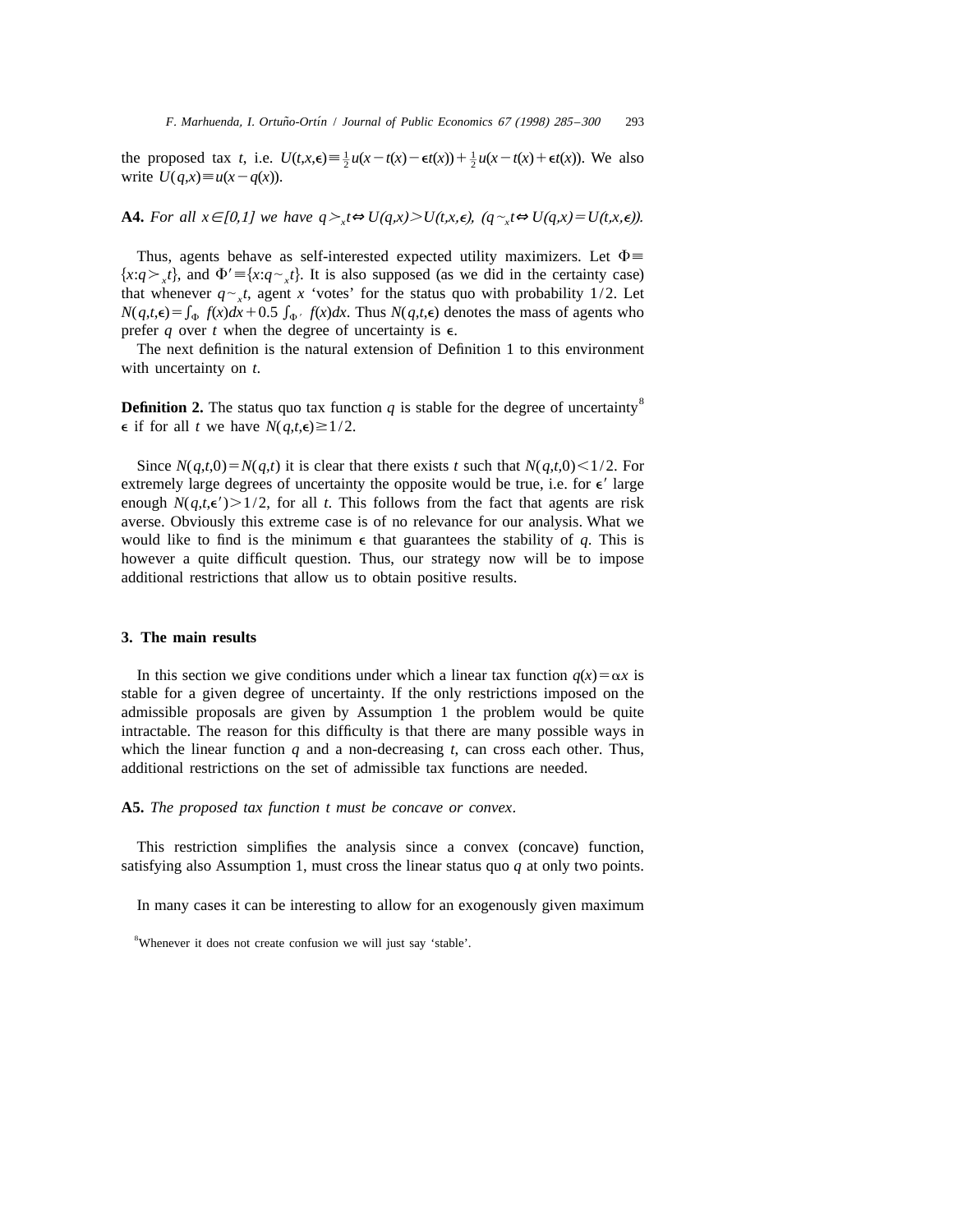marginal tax rate  $\gamma \leq 1$ . This can capture perhaps some incentive concerns and since its value can be 1 it will not reduce the generality of our results. <sup>1</sup>

Let  $\mu = \int x f(x) dx$  stand for both the mean and the total income. Let *m* be the median of the income distribution, i.e.  $0.5 = \int_{0}^{x} f(x) dx$ .

## **A6.** *The density function f is such that*  $m \leq \mu$ *.*

This is a very weak and natural restriction on the income distribution. It has important consequences however. In Marhuenda and Ortuño-Ortin (1995) it is shown that, for distribution functions satisfying the above assumption, if *q* is linear and *t* concave then  $N(q,t) \geq 1/2$ . Since  $N(q,t) = N(q,t,0) \geq 1/2$  then  $N(q,t,\epsilon) \geq 1/2$ , for all  $\epsilon \geq 0$ , and the mentioned result implies that we do not need to consider concave functions as successful proposals, i.e. if *t* is concave then  $N(q,t,\epsilon) \geq 1/2$ , for all  $\epsilon$ . Therefore only convex functions will have to be analyzed.

When uncertainty is allowed the existence of a stable linear status quo, *q*, will depend on the degree of uncertainty  $\epsilon$  and on the degree of risk aversion  $\sigma$ . Clearly higher values of  $\sigma$  increase the possibility of such a status quo.

The proof of our main result will make use of the function which minimizes the tax burden of the agent with median income. We define next such a function and provide some technical results.

Denote by  $\zeta$  the set of tax functions satisfying the above assumptions and consisting of only two marginal tax rates, i.e. if  $t \in \zeta$  then,

$$
t(x) = \begin{cases} bx & \text{if } x \leq x' \\ cx + k & \text{if } x \geq x' \end{cases}.
$$

where  $x' \in [0,1], b,c \in [0,\gamma], b < c, k \le 0$ . Let  $t_m \in \zeta$  be such that  $t_m(m) \le t(m)$  for all  $t \in \zeta$ . Thus, the tax function  $t_m$  minimizes, among all the two marginal rate functions, the tax liability of the agent with median income. In principle this tax function does not need to be unique. For example, when *R* is small enough it is possible to have many tax functions in  $\zeta$  all of them requiring zero taxes from the median income. It is straightforward to see that there exists a  $t_m$  such that

$$
t_m(x) = \begin{cases} \beta x & \text{if } x \le d \\ \gamma x + k & \text{if } x > d \end{cases}.
$$

where  $m \le d < 1$ . Remark that  $\gamma$  is the maximum marginal tax rate allowed and that, by continuity,  $\beta m = \gamma m + k$ . Whenever the tax function  $t_m$  is not unique, we pick one of the form just described. Nevertheless, the only indeterminacy about  $t_m$ is on  $\gamma$  and *d*. The value of  $\beta$  is uniquely defined by the revenue requirement. A simple computation shows that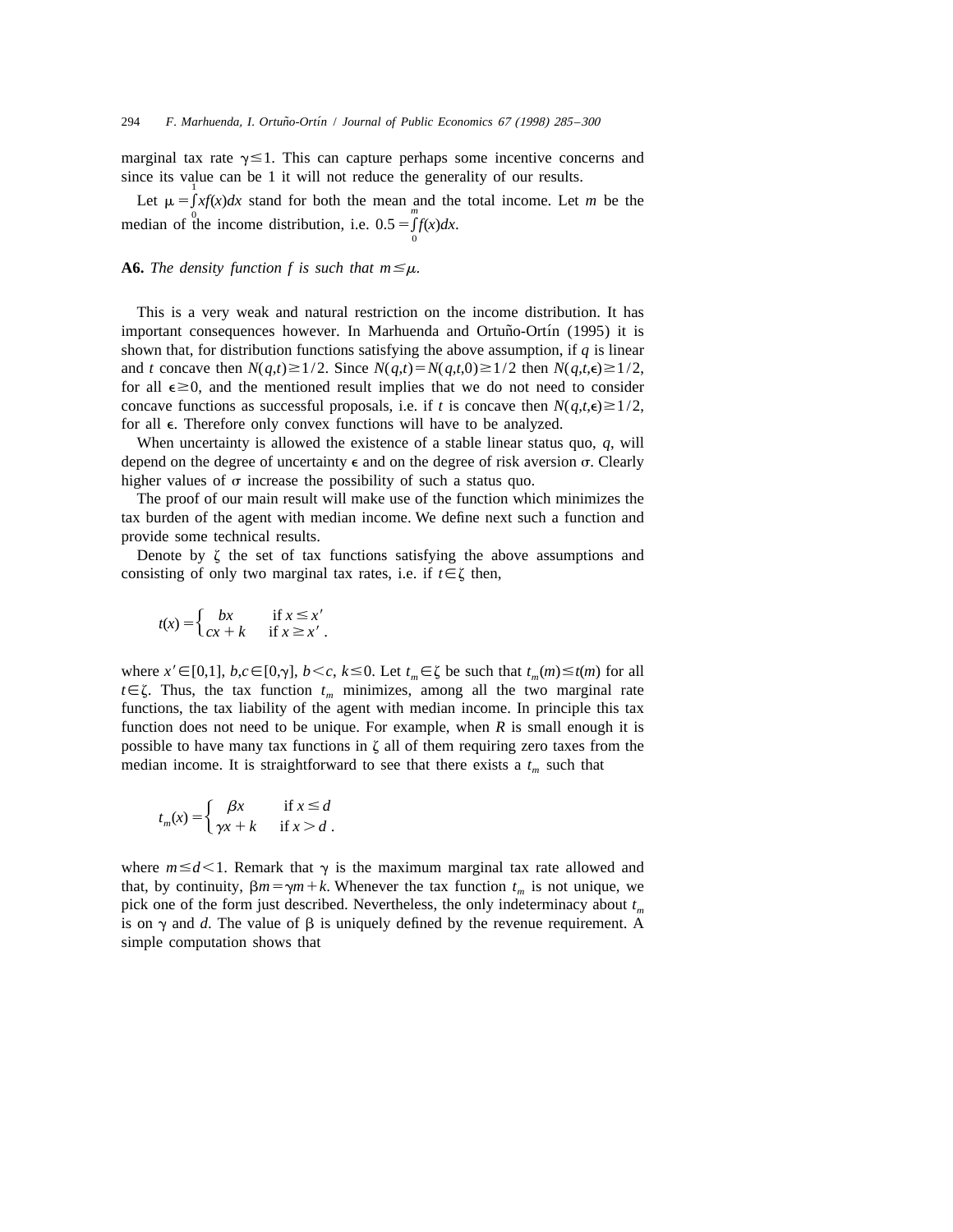*F*. *Marhuenda*, *I*. *Ortuno˜ ´* -*Ortın* / *Journal of Public Economics* <sup>67</sup> (1998) <sup>285</sup> –<sup>300</sup> 295

$$
\beta = \max\left\{0, \frac{\alpha\mu - \gamma r + \frac{m\gamma}{2}}{\mu - r + \frac{m}{2}}\right\}.
$$
\n(1)

where  $r = \int_{m}^{1} xf(x)dx$ ,  $\alpha = R/\mu$ . Thus,  $\beta$  depends only on two statistics of the density function  $f''$ : the mean income and the total income held by the richest 50% group of agents.

Note that a convex function  $t(x)$  which collects the same amount as the linear status quo,  $q(x) = \alpha x$  and satisfies  $t(0) \leq q(0)$  must intersect the graph of *q* at exactly one point (other than 0). Furthermore, at that point,  $t(x)$  must intersect  $q$ from below. This single-intersection property means that  $q$  is stable if and only if there is no convex tax policy which is preferred by all the agents whose income is below the median. The next proposition shows that to analyze the stability of the status quo one only needs to compare  $t_m$  with the status quo  $q$ .

**Proposition 1.** *Suppose that the hypotheses* <sup>1</sup> *through* <sup>6</sup> *are satisfied*. *Let*  $q(x) = \alpha x$ . *Then q is a stable status quo if*  $N(q,t_m,\epsilon) \geq 1/2$ .

**Proof.** The only part is clear. To see the other implication note that it follows from Assumption 2 that the utility functions of the agents are of the form  $u(x) = K_1 + K_2$ ,  $(x^{1-\sigma})/1 - \sigma$  for  $\sigma \neq 1$ , or  $u(x) = K_1 + K_2$ ,  $\log(x)$  for  $\sigma = 1$ , with  $K_1$ and  $K_2$  constant. Let  $t \in \zeta$  be an admissible tax function and assume  $\sigma \neq 1$  (the case  $\sigma$ =1 follows from a similar argument). A straightforward computation shows that, under Assumption 3, we have that *t* is preferred by agent *x* to the status quo *q* if and only if

$$
\frac{1}{2}\left(\left(1-(1+\varepsilon)\frac{t(x)}{x}\right)^{1-\sigma}+\left(1-(1-\varepsilon)\frac{t(x)}{x}\right)^{1-\sigma}\right)>(1-\alpha)^{1-\sigma}
$$

The left-hand side of the above inequality decreases with  $t(x)/x$ . Since the tax function is convex, the average tax,  $t(x)/x$ , must increase with x. Hence, the set of people who prefer  $t(x)$  to the status quo is some interval  $[0, X]$  of the income distribution. It follows that the convex tax policy *t* will win the election if and only if the median voter *m* prefers *t* over the status quo *q*. We construct now a tax policy  $s(x)$  consisting of the two line segments connecting  $(0,0)$  with  $(m,t(m))$  and  $(m,t(m))$  with  $(1,t(1))$ . Clearly,  $t_m(m) \leq s(m) \leq t(m)$ . Therefore, if *t* defeats the status quo, so does  $t_m$ .

The consequence of the above proposition is clear: whenever we want to study conditions to guarantee that the linear tax function is a Condorcet winner, it will be enough to compare it with the one which minimizes the tax liability of the agent

<sup>&</sup>lt;sup>9</sup>We thank an anonymous referee for providing this more intuitive version of our original proof.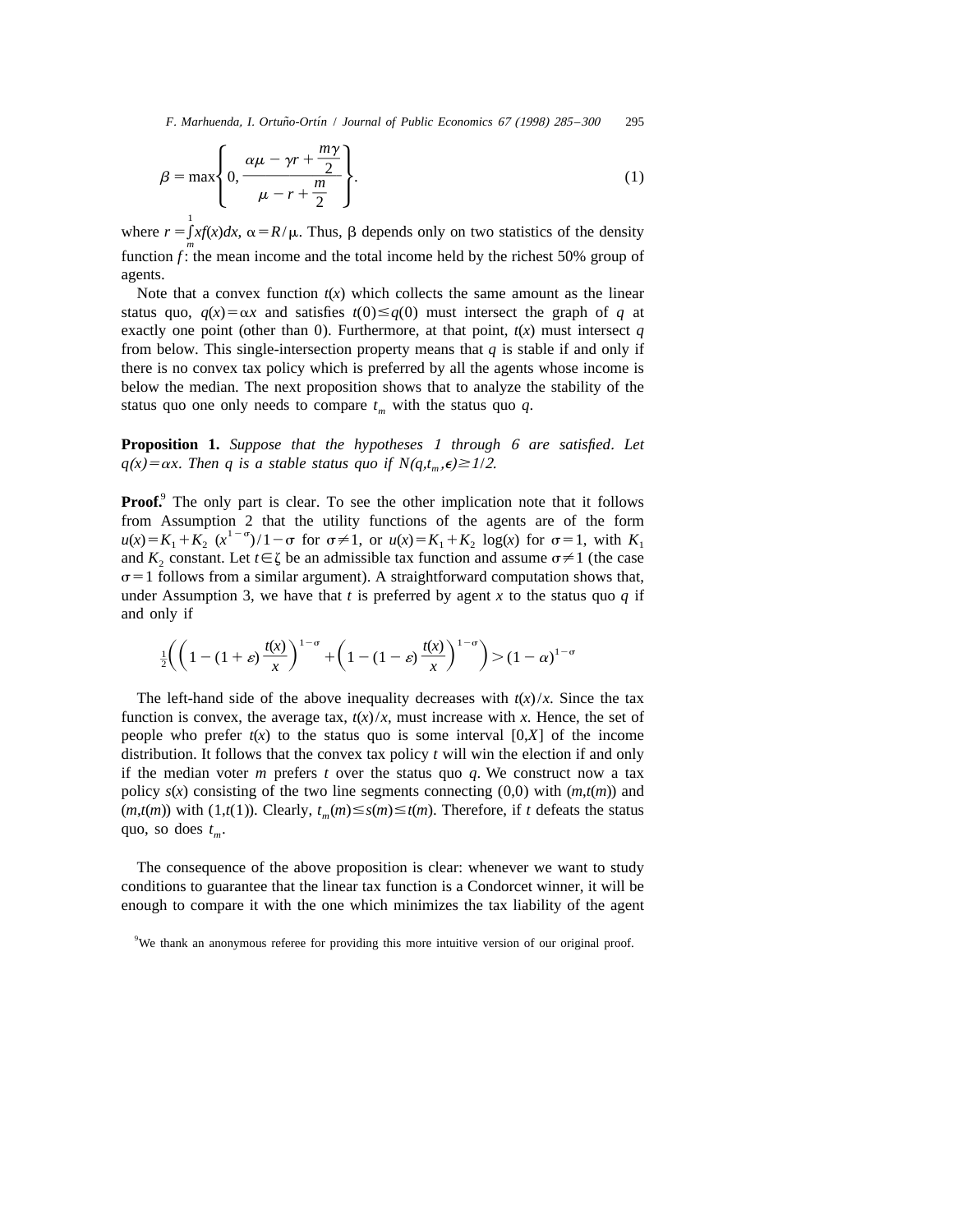with median income. It follows that a necessary and sufficient condition for *q* to be a Condorcet winner is given by the following inequality

$$
U(t_m, m, \epsilon) \equiv \frac{1}{2}(u(m - \beta m - \epsilon \beta m) + u(m - \beta m + \epsilon \beta m)) < U(q, m) \,. \tag{2}
$$

The closer  $\beta$  is to  $\alpha$  the lower the value of  $\epsilon$  needs to be for the above inequality to hold. Note that a necessary condition for Eq. (2) to be satisfied is that  $\alpha < \beta + \epsilon \beta$ . Hence the lowest possible value for the degree of uncertainty to guarantee Eq. (2) is  $\hat{\epsilon} = \frac{\alpha}{\beta} - 1$ .<br>Differentiating (see Appendix A) in Eq. (1) we have that, for  $\beta > 0$ ,

$$
\frac{\partial \beta}{\partial r} < 0 \frac{\partial \beta}{\partial \gamma} < 0, \frac{\partial (\alpha/\beta)}{\partial \alpha} < 0
$$
 (3)

Eq. (3) shows that the higher the concentration of income on the richest 50% group the lower  $\beta$  is and therefore, other things the same, the more difficult it is for *q* to be a Condorcet winner. This suggests the interesting result that it is in economies with an equal distribution of income (in the sense of a low value of *r*) in which a linear tax scheme can find enough popular support. It is also important to remark on the nice fact that  $\beta$  depends only on the statistics *m* and *r*.

The derivatives in Eq. (3) also imply that allowing for a higher maximum marginal tax rate reduces the possibilities for *q* of arising as a stable status quo. This is less surprising than the former result. Greater values of  $\gamma$  allow for lower levels of  $\beta$  which makes it harder for *q*. The last derivative in Eq. (3) suggests that

higher values of  $\alpha$  increase the chances of  $q$  being a Condorcet winner.<br>It would appear, then, that societies with very high taxation levels  $10$  and egalitarian distribution of income are best candidates for adopting a linear tax schedule. Although, at the same time it is in this type of societies where we observe high marginal tax rates and, since,  $\frac{\partial \beta}{\partial \gamma} \le 0$  and  $\frac{\partial (\alpha/\beta)}{\partial \alpha} \le 0$ , this makes more difficult for *q* to be a Condorcet winner.

The analysis above shows how simple it is now to check for stability of a linear tax function. Namely, if  $u(x)=(x^{1-\sigma})/1-\sigma$ , then it is immediately obvious that  $N(q,t,\epsilon)$  > 1/2 if and only if

$$
(1 - \alpha)^{1 - \sigma} > 0.5[(1 - \beta - \epsilon \beta)^{1 - \sigma} + (1 - \beta + \epsilon \beta)^{1 - \sigma}].
$$

Many authors have defended a negative tax function, i.e. a function of the form  $\hat{q}(x) = \alpha x - k$ , as an alternative to the tax policies observed in most countries. It might be said, then, that the relevant question to analyze is the possible stability of  $\hat{q}$  (instead of  $q = \alpha x$ ). Note that  $\hat{q}$  implies some income redistribution among agents and Assumption 1 eliminated that possibility in our analysis. However, our model can be easily extended to this important case with the additional restriction that all the allowed functions *t* satisfy the inequality  $\hat{q}(0) \geq t(0)$ . The results of

<sup>&</sup>lt;sup>10</sup>Remember that  $\alpha$  also measures the percentage of total income collected as taxes.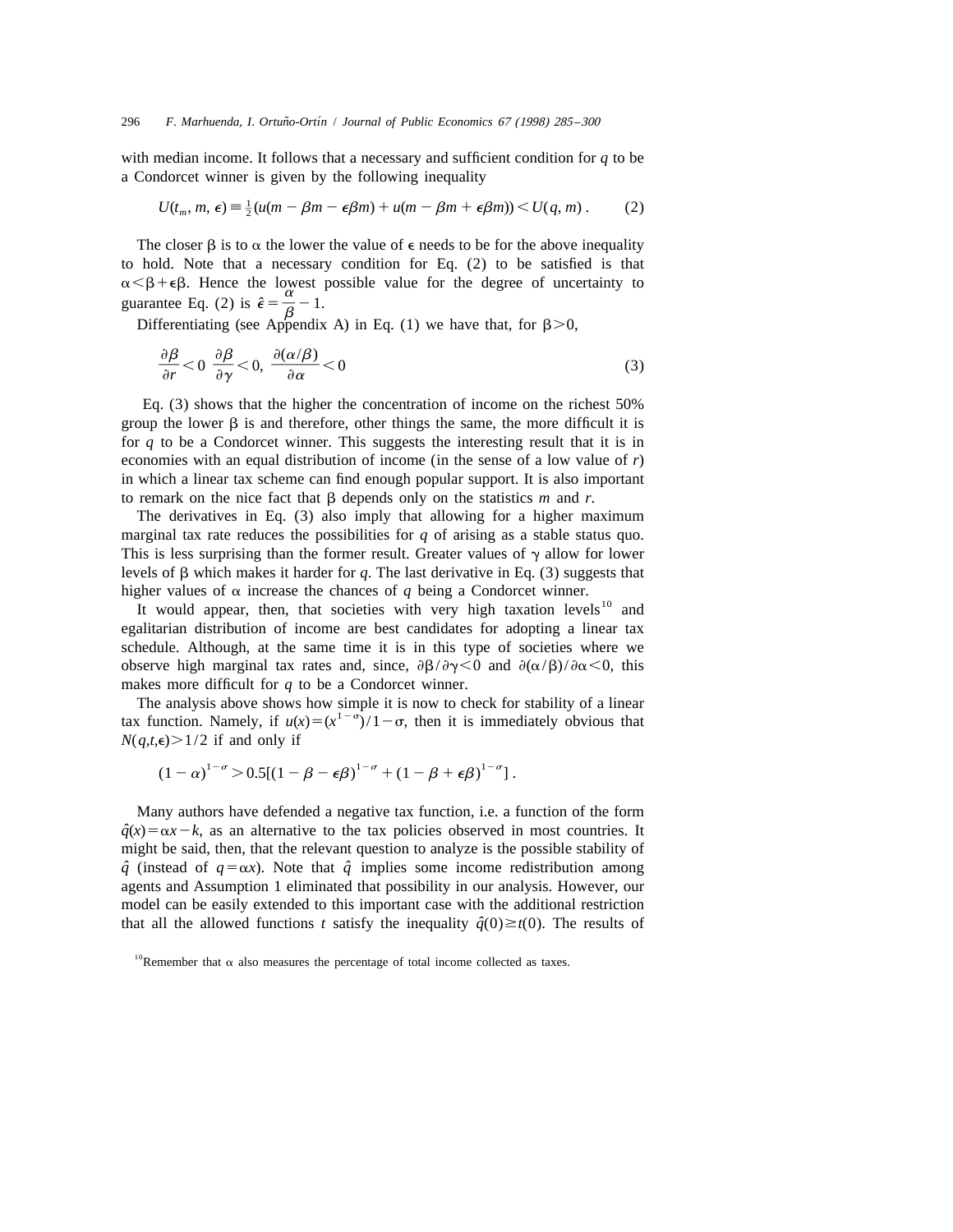such extension would be qualitatively identical to the ones we have provided here. Thus, our analysis offers also some insights on the stability of a negative income tax schedule.

#### **4. Simulations**

This section provides some numerical examples offering an approximate idea of the possible magnitudes of the parameters. Table 1 shows values of  $\beta$  for several realistic distributions of income and values of  $\alpha$  (the percentage of total income collected as taxes) and  $\gamma$  (the maximum marginal tax rate). The mean and median income are expressed in thousand of dollars and are close to the Spanish values for 1989 (see Melis and Díaz, 1993). Since the only other statistic necessary is  $r$  we do not need to specify the whole income range. The parameter  $\hat{r}$  stands for the percentage of total income held by the richest 50% of the population, i.e.  $\hat{r} \equiv r/\mu$ .

Remember that the closer  $\beta$  and  $\alpha$  are to each other the lower the degree of uncertainty needed for the linear tax function to be a Condorcet winner. Thus, for example, in the economy of the first row in the table we have  $\alpha$ =0.25,  $\beta$ =0.14. This implies that to make *q* a Condorcet winner the degree of uncertainty must be at least  $\hat{\epsilon} = 0.78$ . That is, agents must believe that the final tax paid will be  $t(x) \pm 0.78t(x)$ . Of course, the specific  $\epsilon$  that makes *q* a Condorcet winner depends on the degree of risk aversion. In many cases  $\epsilon$  may turn out to be much larger than  $\hat{\epsilon}$ . Thus, in this example the linear tax seems clearly unstable. It is important to remember, however, that the way uncertainty has been modeled here is really unfavorable for the status quo: an agent believes that her tax liability will be either  $(1+\epsilon)t(x)$  or  $(1-\epsilon)t(x)$ . In reality, taxpayers might be more 'pessimistic' about the implementation of alternative tax policies. For example, all our analysis can be repeated assuming that agents believe that the tax liability will be  $(1+\epsilon)t(x)$  with probability *p* and  $(1-\epsilon)t(x)$  with probability  $1-p$ , where  $p>1/2$ . With this bias towards  $(1+\epsilon)t(x)$  the stability of *q* would be guaranteed for lower values of  $\epsilon$ .

The second row provides an example that roughly fits the Spanish case (the maximum marginal rate in Spain in 1989 was 56%, but things would not change much if we take higher values of  $\gamma$ ). Here  $\beta$  takes the value zero and consequently there is no  $\epsilon$  that makes  $q$  a Condorcet winner. However this is due to the fact that uncertainty depends on the nominal tax  $t(x)$ . As was already mentioned in Section

| Table 1     |  |  |
|-------------|--|--|
| Simulations |  |  |

| $\gamma$<br>$\alpha$ |            | $\mu$ | m    | $\hat{r}$ |                | ê        |
|----------------------|------------|-------|------|-----------|----------------|----------|
|                      |            |       |      |           |                |          |
| 0.25                 | $0.56$ 1.4 |       | 1.3  | 0.7       | 0.14           | 0.78     |
| 0.18                 | $0.56$ 1.4 |       | 1.25 | 0.75      | $\overline{0}$ | $\infty$ |
| 0.4                  | $0.8$ 1.4  |       | 1.38 | 0.6       | 0.35           | 0.14     |
| 0.4                  | 0.8        | 1.4   | 1.38 | 0.85      | 0.17           | 1.35     |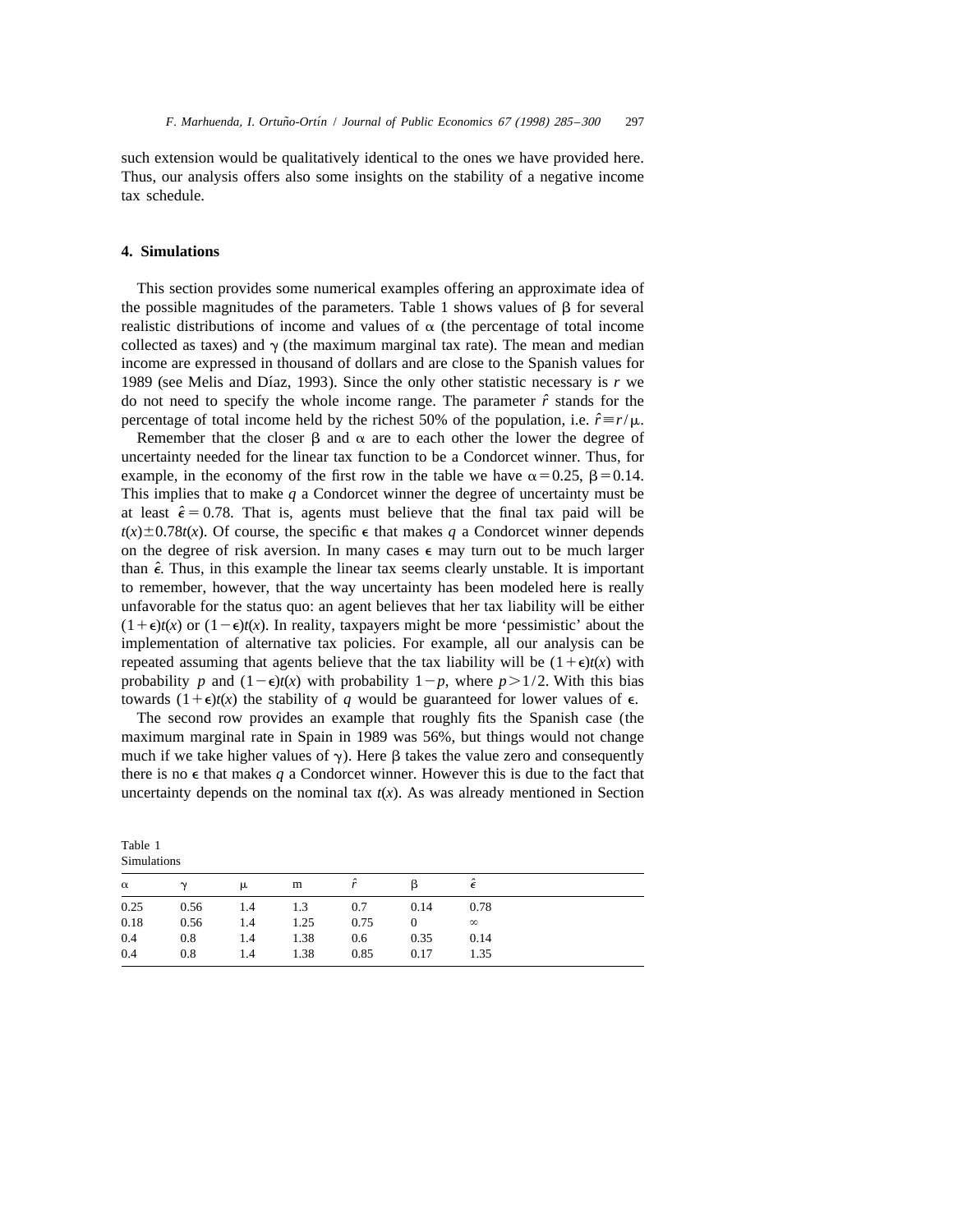2, under an alternative approach uncertainty would depend on the tax base *x*. In that case, agent *x* believes that her tax liability will be  $t(x \pm \epsilon x)$ . All the previous results would also hold here. The only difference is that under this alternative approach the degree of uncertainty that makes *q* a Condorcet winner would take different values and, in particular, the minimum possible uncertainty level would be  $\hat{\epsilon} = \alpha - \beta$ . The advantage of this alternative is that in principle *q* can be a Condorcet winner even though  $\beta$  is zero. This suggests that the essential parameters to analyze when deciding on the possibility of a stable status quo are  $\alpha$ and  $\beta$ . In the example we are commenting on, and regardless of the way we model uncertainty, it seems that the linear tax function can hardly be a Condorcet winner. The intuition is clear: a majority of the population would gain a lot by moving from *q* to  $t_m$ .<sup>11</sup>

The third row in the table shows an economy with a higher taxation level (40%), high maximum marginal tax rate (80%) and a very egalitarian distribution of income: the mean remains as in the second row but the median now is higher and the richest 50% only own 60% of the total income. As a consequence  $\beta$  is relatively close to  $\alpha$  suggesting that here the linear tax could be a Condorcet winner.

The economy in the last row is identical to the third one in all the parameters but the percentage  $\hat{r}$ . The corresponding value of  $\beta$  is quite far from  $\alpha$  showing the critical effect of *r* on the stability of the status quo.

The conclusion that arises after trying many other examples is that the distance between  $\alpha$  and  $\beta$  is quite sensitive to changes in the values of *r* and  $\alpha$ .

#### **5. Final comments**

In this paper a model to analyze the stability of tax schedules has been developed. The main characteristic of the model consists in the asymmetric way agents assess the currently implemented tax policy versus a proposed new alternative.

A tax policy is a majority winner if a majority of the population prefers it to any other admissible policy in pairwise comparisons. It is well known that in a model without uncertainty the existence of such a policy is very rare. We have argued, however, that in some cases this might not be a real problem since small amounts of uncertainty can make the status quo a Condorcet winner.

We have mainly concentrated the analysis on the linear tax function. This is a very specific, although quite important, case. The basic insight obtained is that it is mostly in very egalitarian economies with high taxation levels that the linear function might be stable.

<sup>&</sup>lt;sup>11</sup>This coincides with the empirical estimations on the Spanish case provided in Castaner (1991). Approximately the poorest 53% of the taxpayers would see their taxes substantially increased if instead of the 1988 tax schedule a linear one were implemented.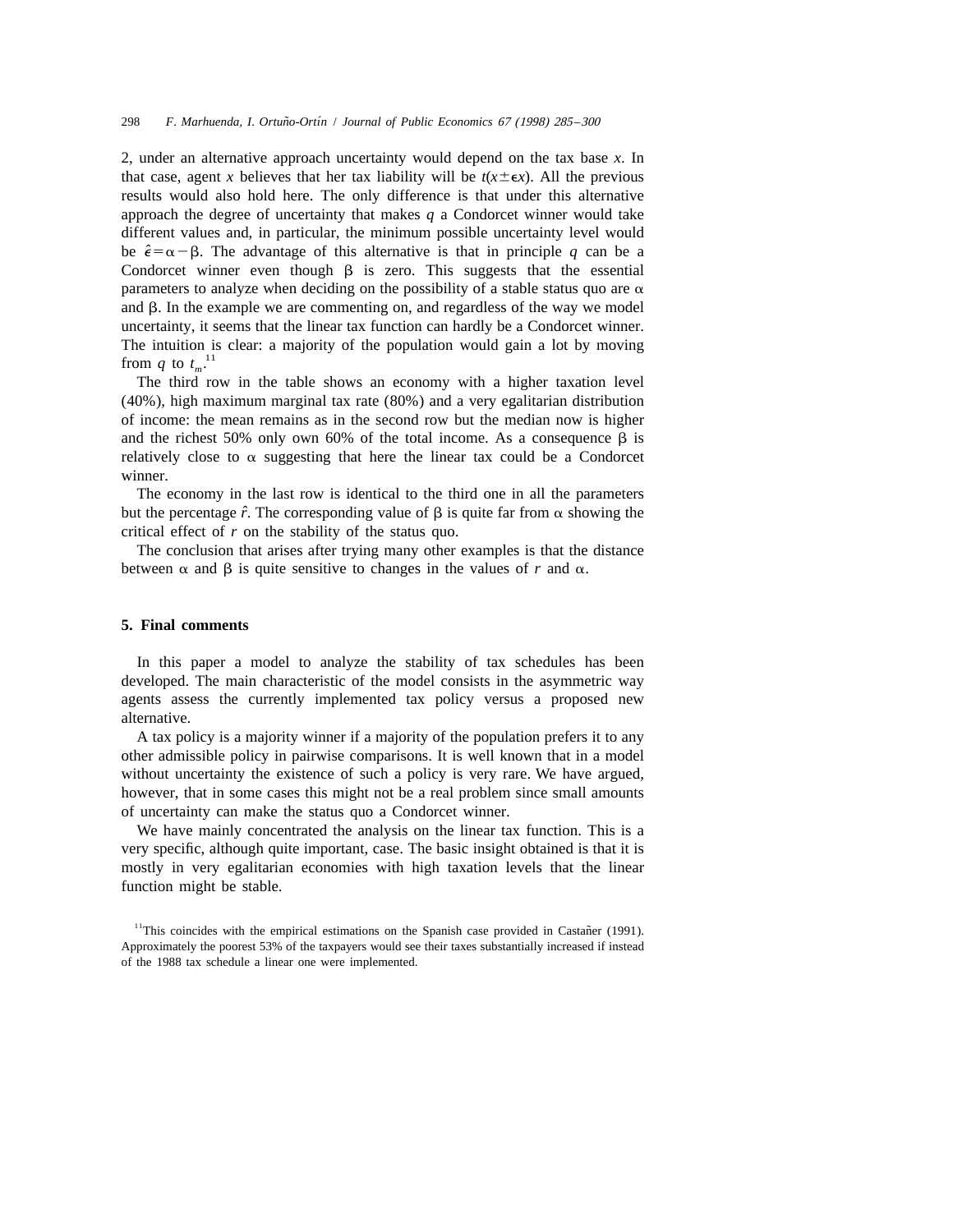It is important to note again that uncertainty has been modeled in a 'fair' way. Under other, perhaps more realistic alternatives, the status quo would enjoy additional advantages. Furthermore, the linear tax scheme does not seem to be the best candidate for stability. Thus, if our objective is to show that small degrees of uncertainty about new alternatives can render the status quo policy stable, we suspect that we have chosen the difficult candidate. For example, it seems intuitive that it is easier for a strictly convex tax function (as the ones implemented in most democratic economies) to be stable than for a linear one. It is also easy to find numerical simulations in which the linear function cannot be stable for any reasonable degree of uncertainty but a convex function can. However, we do not have yet any general analytical result here. This is left for future research.

Even though we are far from providing a complete positive model of tax determination — such a model should contain many other elements as, for example, voting on multidimensional issues, multiparty elections, consideration of the distributional effects of government expenditure, etc. — our result may be useful to understand the observed stability of different tax policies in most western countries.

#### **Acknowledgements**

We thank Luis Corchon for his advice. Thanks are due as well to the participants in the seminar at UC Davis and ANYADE and to an anonymous referee. Financial support from the Instituto Valenciano de Investigaciones Económicas and from the Ministry of Education projects nos. PB 93-0940 and PB 94-1504 is gratefully acknowledged.

## **Appendix A**

Differentiating in the expression of  $\beta$  with respect to  $r$  we obtain

$$
\frac{\partial \beta}{\partial r} = \frac{(\alpha - \gamma)\mu}{\left(\mu - r + \frac{m}{2}\right)^2}
$$

since  $\gamma$  is the maximum marginal tax rate, we have that  $\gamma > \alpha$  and the sign of this derivative is negative. Differentiating now  $\beta$  with respect to  $\gamma$  we get

$$
\frac{\partial \beta}{\partial \gamma} = \frac{-r + \frac{m}{2}}{\mu - r + \frac{m}{2}}.
$$
\n(4)

Since  $1/2 = \int_{m}^{1} f(z)dz$  and  $m/2 = m\int_{m}^{1} f(z)dz < \int_{m}^{1} zf(z)dz = r$ , it follows that the